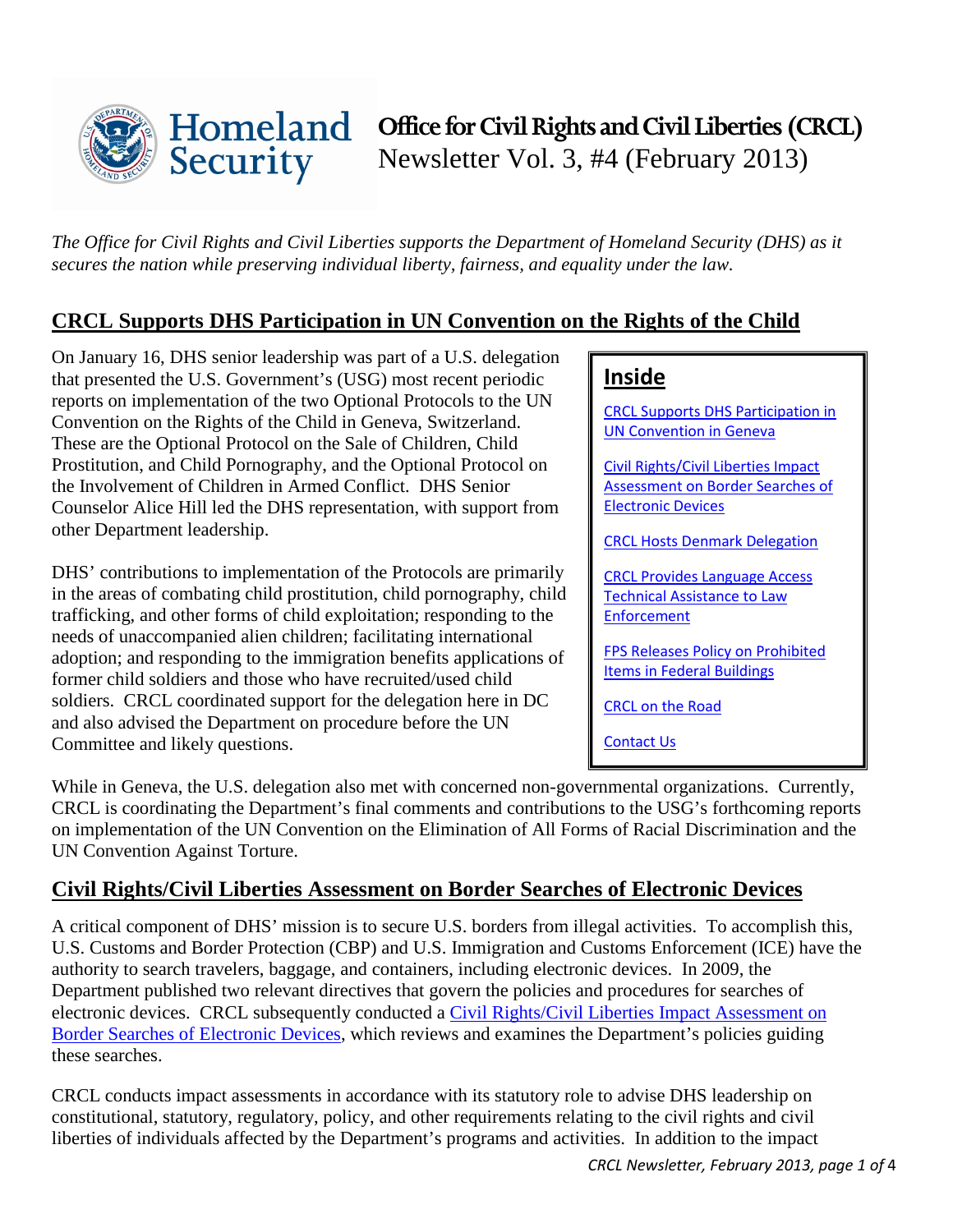assessment, Secretary Napolitano further instructed CBP, CRCL and the DHS Privacy Office to review training provided to CBP officers on searching electronic devices.

Read the [Executive Summary of the Impact Assessment on Border Searches of Electronic Devices](http://www.dhs.gov/sites/default/files/publications/crcl-border-search-impact-assessment_01-29-13_1.pdf) and the [Assessment and Recommendations on CBP Training.](http://www.dhs.gov/xlibrary/assets/crcl-cbp-search-assessment-0810.pdf)

## <span id="page-1-0"></span>**CRCL Hosts Denmark Delegation**

Denmark is recognized for their international countering violent extremism (CVE) programs and initiatives, which have focused on education of government staff and cooperation with local authorities to prevent hate crimes and build resilience among youth, especially Somali youth. CRCL recently had the pleasure of hosting Danish Minister for Social Affairs and Integration Karen Hækkerup and her staff, as part of a study tour coordinated by the U.S. Embassy in Copenhagen.



The Danish delegation received a briefing on CRCL's role in the Department's CVE and

*Danish delegation with CRCL staff.*

integration efforts, which was led by DHS Deputy Administrator David Heymann and CRCL leadership and staff. Following that, the delegation traveled with CRCL to Columbus, Ohio, where CRCL has made strides in building relationships with the large Somali American community. In Columbus, CRCL and the delegation participated in roundtables with several government agencies, including the local U.S. Attorney's Office, the Federal Bureau of Investigation (FBI) and DHS Components, Ohio Homeland Security, the City of Columbus and the mayor's office, and state and local law enforcement. In addition, the delegation met with Somali community leaders and with Somali youth, which included a site visit to a local high school where racial tensions have significantly subsided as a result of continued engagement.

While in the U.S., the delegation also visited DHS Headquarters, the National Center for Counterterorrism, and the ADAMS Islamic Center in northern Virginia. Denmark aims to use the best practices and lessons learned during the study tour to further bolster their efforts to integrate diverse ethnic communities and encourage active civic participation.

# <span id="page-1-1"></span>**CRCL Provides Language Access Technical Assistance to Law Enforcement**

CRCL leads language access initiatives for DHS Components and Offices. As part of this work, CRCL provides technical assistance and guidance for all levels of law enforcement on meeting requirements under Executive Order 13166 and Title VI of the Civil Rights Act of 1964 to take reasonable steps to provide meaningful access to persons with limited English proficiency (LEP). Recently, CRCL conducted two language access technical assistance sessions with local law enforcement agencies and Border Patrol in Washington state. The sessions were developed in light of a recent CBP policy that provides



*CRCL Newsletter, February 2013, page 2 of* 4 direction to CBP officers on procedures for handling language interpretation requests from local law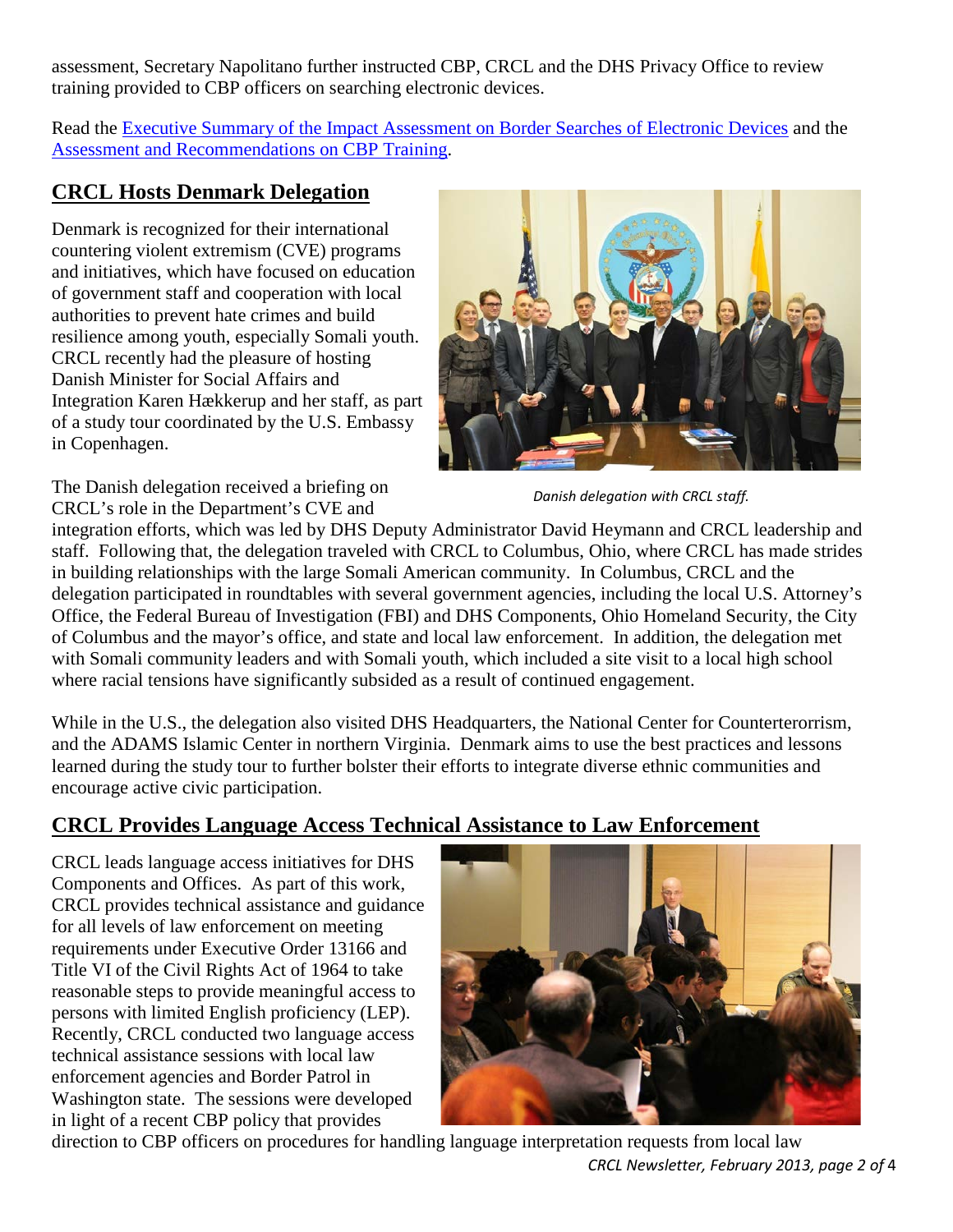#### enforcement.

A linguist who regularly works with the FBI was on-hand during the sessions to provide expert advice on how to work with language interpreters. CRCL also provided a number of language access resource materials for law enforcement, including the *I Speak* [pocket guides, posters, and job aides,](http://www.dhs.gov/department-homeland-security-language-access-plan#2) and the newly released [LEP Guide for Law Enforcement.](http://www.dhs.gov/sites/default/files/publications/lep-resouce-guide-law-enforcement_0.pdf)

In addition to the technical assistance sessions, CRCL held its quarterly Seattle community engagement roundtable and conducted two Northern border community listening sessions to hear concerns regarding language access provisions by law enforcement. CRCL will continue to engage with communities along the Northern border as part of its community engagement mission.

## <span id="page-2-0"></span>**FPS Releases Policy on Prohibited Items in Federal Buildings**

The Federal Protective Service (FPS) recently issued the ["Prohibited Items](http://www.dhs.gov/sites/default/files/publications/foia/prohibited-items-program-nppd-fps-directive-15.9.3.1.pdf)  [Program"](http://www.dhs.gov/sites/default/files/publications/foia/prohibited-items-program-nppd-fps-directive-15.9.3.1.pdf) Directive that, in part, documents FPS policies and procedures for possibly allowing otherwise prohibited items into a federal facility under an approved exception (temporary in nature and granted for specific occurrences or a defined time period) or exemption (permanent until rescinded) to accommodate religious exercise, disabilities or other civil rights and civil liberties. Under this Directive, FPS will not enforce a prohibition of any item that by its nature and use would be allowed in a federal facility under federal law, such as Title VI of



the Civil Rights Act, the Americans with Disabilities Act, the Rehabilitation Act and the Religious Freedom Restoration Act. FPS will work with federal facilities to establish a system for individuals to request exceptions or exemptions from a building's prohibited item list (provided the item itself is legal to possess).

If you have any questions please contact FPS Public Affairs at (202) 732-8041.

# <span id="page-2-1"></span>**CRCL on the Road, February**

#### *February 5 – Houston, Texas*

CRCL convened its quarterly community engagement roundtable with diverse ethnic and community-based organizations.

### *February 19 – Minneapolis, Minnesota*

CRCL convened its quarterly community engagement roundtable with diverse ethnic and community-based organizations.

### *February 22 – Los Angeles, California*

CRCL convened its quarterly community engagement roundtable with diverse ethnic and community-based organizations.

### *February 6 – Seattle, Washington*

CRCL convened its quarterly community engagement roundtable with diverse ethnic and community-based organizations.

### *February 21 – Atlanta, Georgia*

CRCL convened its quarterly community engagement roundtable with diverse ethnic and community-based organizations.

### *February 28 – Tampa, Florida*

CRCL convened its quarterly community engagement roundtable with diverse ethnic and community-based organizations.

### <span id="page-2-2"></span>**Additional information, and contacting us**

The goal of this periodic newsletter is to inform members of the public about the activities of the DHS Office for Civil Rights and Civil Liberties, including: how to make complaints; ongoing and upcoming projects; opportunities to offer comments and feedback; etc. We distribute our newsletters via an email list and make them available to community groups for redistribution. We also post information pulled from the newsletter on a webpage, [CRCL at Work.](http://www.dhs.gov/files/publications/crcl-at-work.shtm) If would like to receive this newsletter via email, want to request back issues, or have other comments or questions, please let us know by emailing [crcloutreach@dhs.gov.](mailto:crcloutreach@dhs.gov)